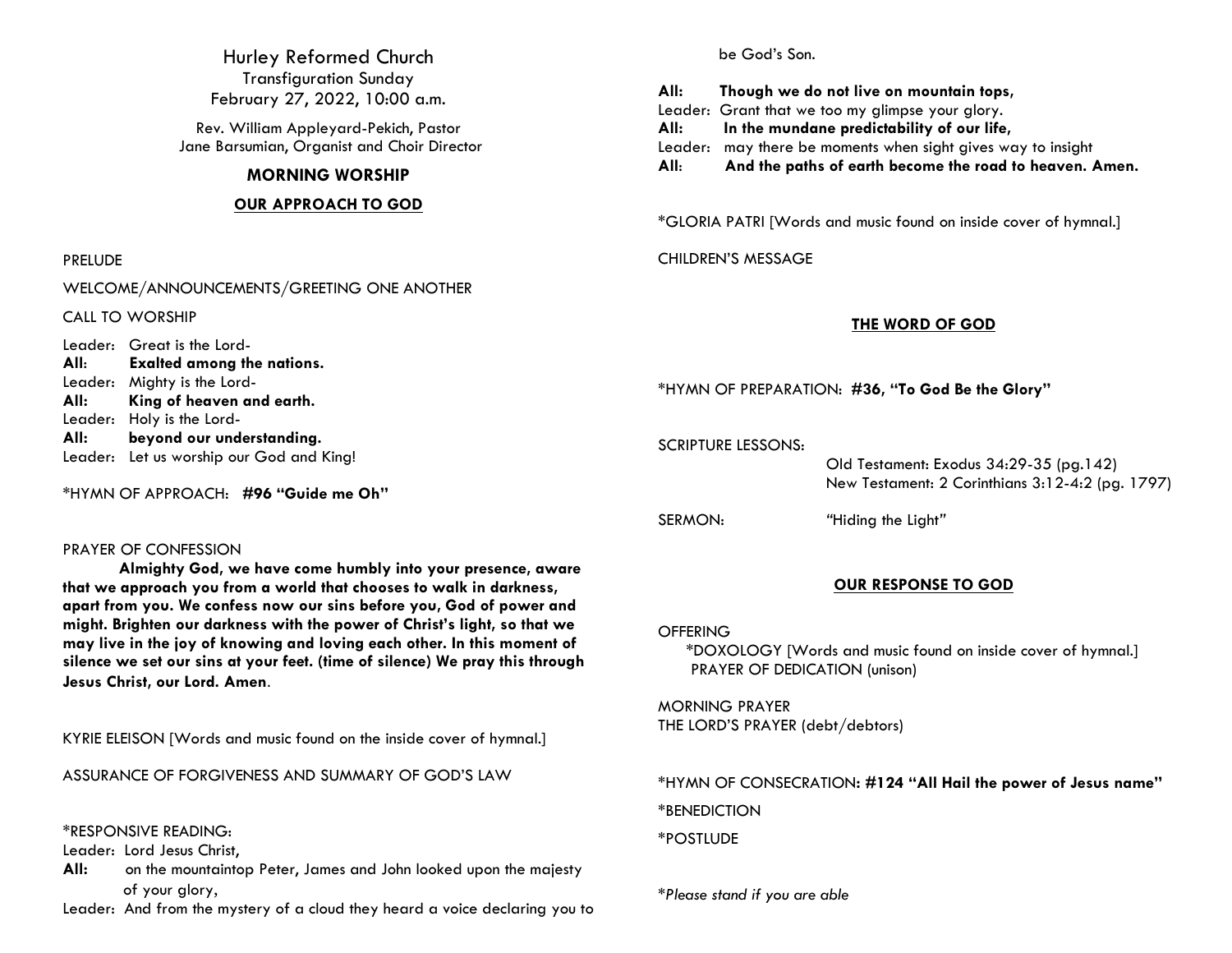#### **Welcome to Hurley Reformed Church!**

With joy we welcome your presence among us today. Let the words of the psalmist set the tone of our worship: "Sing praises to the LORD, O you faithful ones, and give thanks to his holy name--joy comes with the morning" (Psalm 30:4-5 NSRV)

**In Person and Zoom Worship** happens at 10am!

**Ushers assisting in the service** are Allan Dumas and Lee Gable

**Please join us** in Schadewald Hall after worship for refreshments! Thank you to The Croswell's for providing them this week!

**Flower on the Alter** are provided by Kathy Jansen.

**Mission of the month-** Angel Food East

#### **Reach out to those who need your support in their day to day needs:**

Judy Bell (Terry Gaffken's mom) needs prayers; Shirley Ruth is in Golden Hill; Bev Roosa is at the Terraces at Brookmeade; Fred Horvers is at TenBroeck; Lori Pinkham is in Wingate at Ulster; Anthony DiPietro (son of MaryAnn DiPietro); Marie Dressel. David Giles, Barbara Sartorius in New Hampshire

**Audio recordings** of the weekly sermon are available on our website, HurleyReformedChurch.org.

# **Hurley Reformed Church**

11 Main Street, PO Box 328, Hurley NY 12443 845-331-4121 www.HurleyReformedChurch.org

# **Staff**

Rev. William Appleyard-Pekich Tara Lockart- Church Secretary pastor@HurleyReformedChurch.org admin@HurleyReformedChurch.org

Organist/Choir Director – Treasurer – Arlene Cotich Jane Barsumian, M.Ed.

# **Consistory 2022**

Dennis Croswell, *Property & Maintenance* Allan Dumas Christopher Decker, *Finance* Lee Gable Glenn Decker, *Senior Elder* Jeanne Ouenzer Lisa Longto, *Clerk* David Kent, *Youth Ministry* Linda Moon, *Missions* Dino Sumerano, *Worship* Bill Baldinger Robert Kindt, *IT*

**Elders Deacons**

Hours: T,W,TH,F, 9-2

Rev. Charles E. Stickley, *Pastor Emeritus*

**Stickley Gardens Columbarium . . .** A sacred place of beauty and contemplation. (*Located on the south lawn of the church.)* 

The lone candle on the chancel is our Peace Candle. It represents this church's support for the men and women in military service, and our prayer that one day we will live in a world where their sacrifice is no longer needed.



Hurley Reformed Church Hurley, New York

The Rev. William Appleyard-Pekich Minister of Word and Sacrament

## *Welcome*

*May the doors of this church be wide enough to receive all who need human love and fellowship, and a Father's care; and narrow enough to shut out all envy and hate.*

*Enter to Worship Depart to Serve*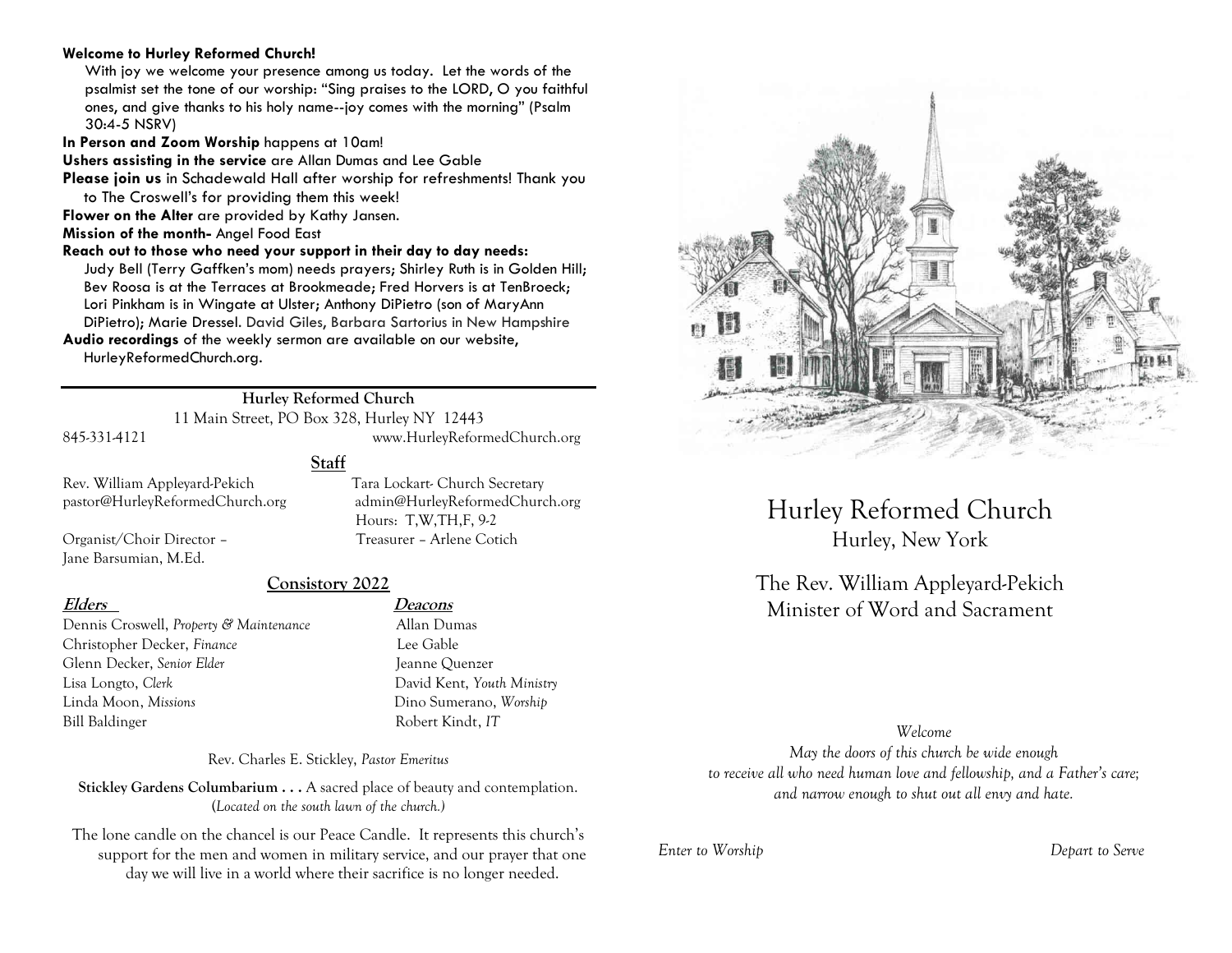# **#96 Guide me Oh**

- 1. Guide me, O Thou great \*Jehovah, Pilgrim through this barren land; I am weak, but Thou art mighty, Hold me with Thy pow'rful hand. Bread of heaven, Bread of heaven, Feed me till I want no more; Feed me till I want no more.
- 2. Open now the crystal fountain, Whence the healing stream doth flow; Let the fire and cloudy pillar Lead me all my journey through. Strong Deliv'rer, strong Deliv'rer, Be Thou still my Strength and Shield; Be Thou still my Strength and Shield.
- 3. When I tread the verge of Jordan, Bid my anxious fears subside; Death of death and hell's Destruction, Land me safe on Canaan's side. Songs of praises, songs of praises, I will ever give to Thee; I will ever give to Thee.

# **#36 To God Be the Glory**

To God be the glory Great things He has done So loved He the world that He gave us His Son Who yielded His life an atonement for sin And opened the life -gate that all may go in

Praise the Lord, praise the Lord! Let the earth hear His voice! Praise the Lord! Praise the Lord! Let the people rejoice! O come to the Father Thro' Jesus, the Son And give Him the glory Great things He has done

O perfect redemption, the purchase of blood To every believer, the promise of God! The vilest offender who truly believes, That moment from Jesus a pardon receives

Praise the Lord, praise the Lord! Let the earth hear His voice! Praise the Lord! Praise the Lord! Let the people rejoice! O come to the Father Thro' Jesus, the Son And give Him the glory Great things He has done

Great things He hath taught us, great things He has done, And great our rejoicing thro' Jesus the Son! But purer and higher and greater will be Our wonder, our transport when Jesus we see!

Praise the Lord, praise the Lord! Let the earth hear His voice! Praise the Lord! Praise the Lord! Let the people rejoice! O come to the Father Thro' Jesus, the Son And give Him the glory Great things He has done

*:*